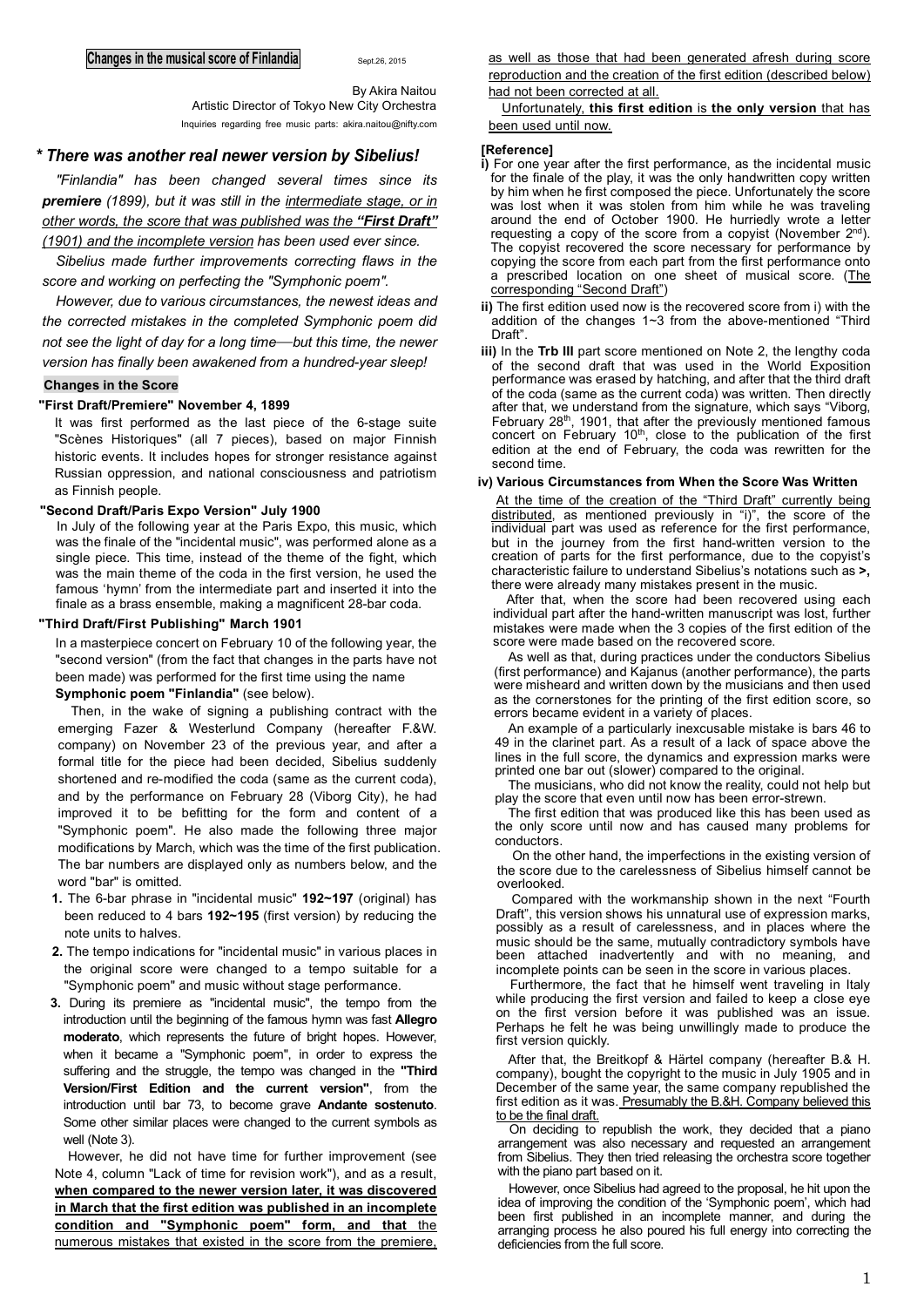Then, in accordance with these plans he accomplished the suitably great transformations mentioned below!

# **"Fourth Draft" 1905**

**It was gradually improved from the first performance in 1899, and after the first orchestra version in March 1901, it become the latest draft, improved even more by Sibelius's latest ideas. It is written as a piano score but as a matter of fact, in terms of content, it became the last draft of the Symphonic Poem "Finlandia".**

- \***He corrected for the first time many of the mistakes and deficiencies left as they were since the first performance of the first edition (third draft), correcting the intervals, dynamics and phrasing above the piano score that differ from the first edition.**
- \***Furthermore, he added new ideas in order to transform the**  full "Symphonic poem". That part is referred to below.

#### 1. **Bars 74~81 (existing version): a reduction in the number of bars**

Even in the existing version, this was the part with the most mistakes.

In the existing version, no attempt had been made in this part to transform it into a "Symphonic poem", and it had been left as 'incidental music' since the first performance. Because of that, in the 5 bars from 77 to 81 (20 beats), the music carries no hint of a 'Symphonic poem' whatsoever, and the long notes (continued notes) groan vainly with the same intervals as the bass instruments and, as a matter of fact, with almost exactly the same dynamics.

Because of that, it was a headache for most conductors whose only solutions were to endure with the non-musical monotony of those 5 bars or shorten the rhythm (number of bars) and overcome it. The musicians were of the same opinion.

At this point in the first performance of the piece, the music temporarily stopped in order to enhance the effect of the tableau play on stage, and the necessary time was taken on the stage to create tension, namely in this case using the sound effect of 5 bars of simple low notes.

This sound effect portion, which originally interrupted the flow of the music, needed to be subjected to some sort of treatment when modified to become a "Symphonic poem" as pure music minus the drama. However, there was no time to spare at the time of publication of the full score, and the publishers probably did not mind about that. After that, these problems plagued orchestras around the world, as the piece was left in a fatal condition where "despite the drama being gone, only the sound effect was left, long to resound in vain".

In the "Fourth Draft", Sibelius rewrote this section in the following ways.

## **1) The monotonous 5-bar phrase of bass instruments was shortened by one bar.**

- **2)** Depth has been given to the range and dynamics of the continuous notes in the shortened 4-bar phrase which was not previously present in the "incidental music". The *dim.* mentioned in "a." below, written in during practices of the parts, existed from the first version which was already being used.
- a. A dramatic climax was aimed for with various changes. The **dim.** from the previous bar is carried on into the first bar (77), and **possibile** has been added to the **cresc.** of the slightly weakened 3 shortened bars from 78.
- **b.** In this new edition, in keeping with the intent of piano score, a sound an octave higher (part) was added with the passing of each bar. To dispel the monotony owing to this, pointing towards the repeating of the conflict theme from bar 82 onwards (new version), the music builds to a bold climax, as intended by Sibelius.
- **3)** In the incidental music, the continuous and tied monotonous **Fg**, **Tuba**, **Tim**. notes from bar 74 onwards carried on to the new phrase starting from bar 82 (new version, bar 81) and were tied together and showed no changes. However, by cutting the ties in the piano score, more clarity was added to the start of the new phrase from bar 81 of the new version, and an obvious shift from thin "musical drama" to clearly styled "pure music" was achieved. (More details are mentioned later, **Main Revision Points, Reference 16**).

**In the existing version, some of the music from the "First Draft" composed in order to take advantage of the drama remains,** and here we understand the thinly veiled attempt to show consideration for transforming the music into a "Symphonic poem" in its own right.

Regarding this, in the fourth draft, in addition to the previously mentioned changes, the transformations described below show heavily the move from incidental music to independent symphonic poem.

- 2. The repeated sections of **123 (new version)** were divided into **1st** and **2nd** volta, and fresh ideas were added (mentioned later). Thanks to this, when the piece is repeated from the start, the links between the dynamics for the second time through have been improved. (**Main Revision Points, Reference 24**)
- 3. **199~ (new version);** Following the piano score, the syncopation has been adjusted to match the rhythm of the coda section. This had not been adopted into the orchestra score until now, and until now the piece has not been performed with this rhythm, so with this revised version his final intentions are being adopted for the first time. (Note 5)

4. **201 (new version)**; as already mentioned.

- a. At the 1900 Paris Expo, only the coda at the end was revised, and under the string ensemble with its distinctive syncopation, the main theme was reproduced wholly with a brass ensemble with a slightly faster tempo.
- b. However, as the main tempo was too fast and also too long, in the next year, 1901, when the first version (present version) was published, by changing the standard of the notes from quarter notes to half notes under the syncopation of the same stringed instruments, the main tempo was halved (made slower), and the musical motif was shortened to 1/6.
- c. He was obsessed with the tempo until the end, and as the tempo of the above-mentioned current version is too light, in this final version the 2/2 time signature of the first version has been returned to 4/4. In order to make this part, which has been performed as **allegro,** even slower and heavier, **pesante** has been written above bar 202 (new version). As a result, the tempo of the music in the coda has effectively become  $3$  or 4 times slower than when the piece was performed at the Paris Expo, and it has become a piece which is rounded out with an imposing profoundness.

### (**Main Revision Points,** Reference 38)

5. **Errors in intervals**;The **Tr**Ⅲ that comes on the upbeat of the 4<sup>th</sup> beat of bar 116 in the new version.

### (**Main Revision Points,** Reference 23)

6. It is printed as is in the existing version. As well as mistakes from the time of the first performance owing to Sibelius's own carelessness, there are also errors in phrasing and dynamics owing to mistakes by the copyist, as well as the previously mentioned failure to distinguish between the **>** and **dim symbol**. In the various places in the existing version where marks representing nuances in the music are incorrect and where problems with integrity of the bars exist, corrections have been made to this completed piano score.

Namely in this piano score, the arrangements are not merely designed to be orchestral pieces played on the piano, important new musical additions have been made to each place, and furthermore it has been completed beautifully through countless small and large modifications. We can truly say that this is a revised, newly published Symphonic poem "Finlandia" quite different to the existing version.

Through these changes, from the point of view of this piano score, the Symphonic poem "Finlandia" speaks both as an orchestra piece and a piano piece, and shows the composers latest and final intentions.

# **Existing State**

Similar to that mentioned above, this final version summarized Sibelius's feelings, but the B.&H. Company did not understand his intentions. As it kept being published as a piano score, the real meaning of this latest version has not been especially acknowledged by people since, and the version used up until now became the final orchestra version of the Symphonic poem "Finlandia"—the final version did not see the light of day.

In this way, even if it is a historically important piece of music and even if the composer requests it, due to various circumstances, it is difficult to modify a piece that has already been published during the composer's lifetime. At the time, the composer could not help but give his approval to the published score itself.

And even in the case of these new critical editions, which fortunately have been published with the errors corrected, it has often taken more than a century or even longer to reach this point.

Let alone in the case of this piece, even though the revised version showed a high degree of attention to the composer's last intentions, it started with the orchestra score being published in the form of a piano score, and Sibelius, like the composers of other famous pieces mentioned above, could only content himself with one printed version of his first version. I'll introduce an anecdote that demonstrates this.

When the B.&H. Company decided to newly publish a small-scale score in 1930, even though he was already a famous composer he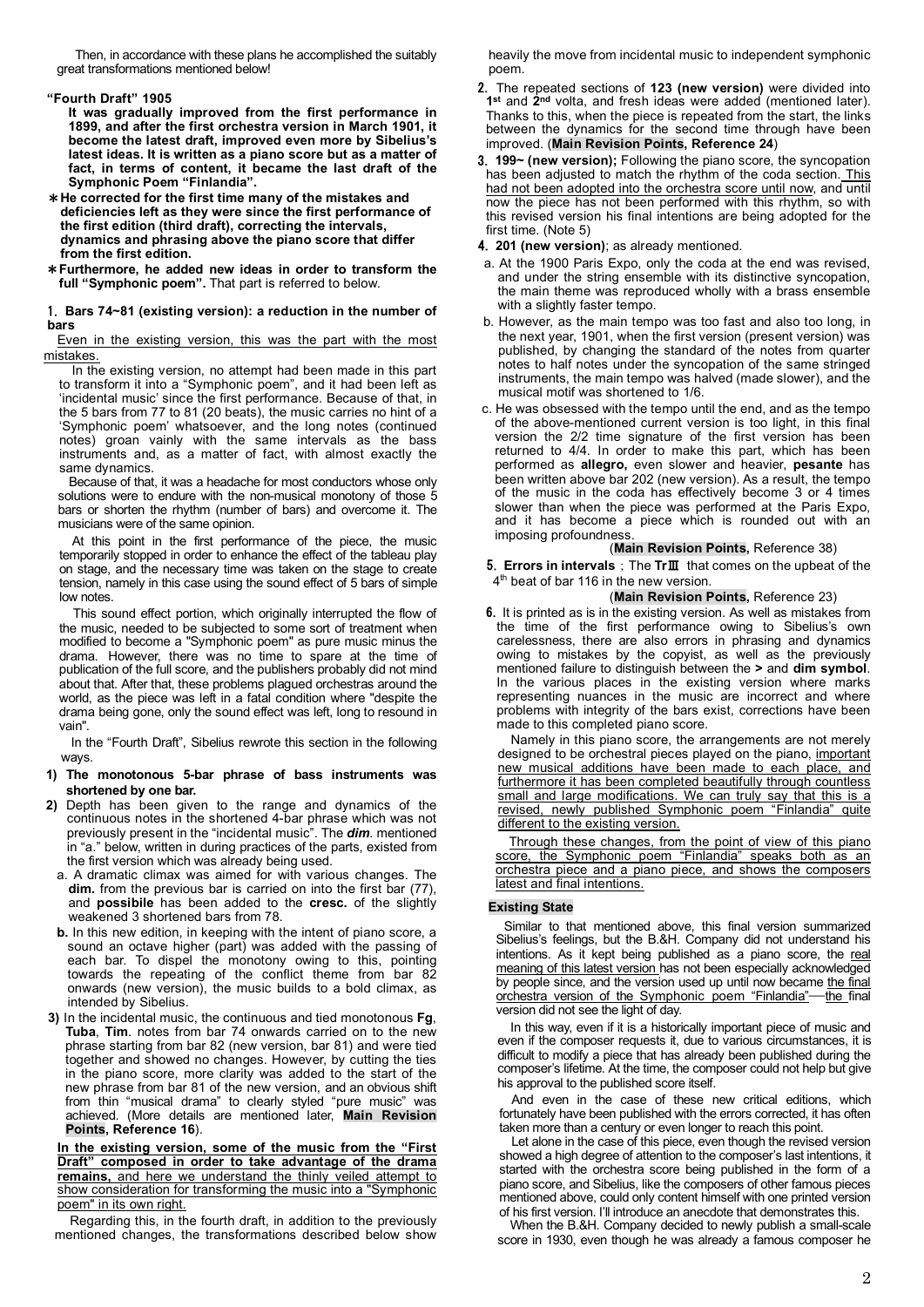was told nothing about this and the B.&H. Company moved forward with things at their own pace.

perfor When this information reached him in December of the same year, he wrote a letter to the B.&H. Company asking them to at least add M.M.=104 to the part of the music which was continually being med too slow. Unfortunately, however, two months before in October of the same year, the first edition had already been printed as it was.

This fact tells us vividly the difficulty in getting the improved version of the music published, even if the request came from a famous composer.

Exactly the same circumstances can also be seen with Rossini. He also lived a long life, but in the second half of it his musical output was of little note, so they have a lot in common. Both were sufficiently prominent composers, yet due to inadequacies in the musical scores they left behind and despite differences to their own intentions being present in many places in their music, they both found that their publishers were reluctant to correct these errors.

In the late 20th century, a century after the death of Rossini, the composer Albert Zedda finally noticed a myriad of important errors in Rossini's work. Initially, publishers were squarely opposed to his suggestions, but after recognizing the importance of the matter, they were led to issue a corrected version of his many works.

This feat happened precisely because Zedda was a composer rather than a scholar. Now, after nearly half a century has passed, the famous opera houses of the world are currently starting to revise some of the errors which have been present for more than a century.

To the younger Sibelius, the chance may now finally have come in similar circumstances. But various obstacles must still be confronted and overcome. This new edition is an opportunity due to a number of conductors who know the current situation, and these devoted conductors are expected to make their own contributions.

#### **The Guiding Principles of the Revision**

Through the objectives below, the present revised edition reflects the earnest feelings of Sibelius that were not incorporated into the first edition of the score.

- 1. Regarding the many mistakes from the existing version which are thought to have been a result of carelessness, corrections have been made in the appropriate places on the score, based on this final corrected hand-written piano score.
- 2. By understanding Sibelius's writing habits, many of the mistakes that are common to his work due to sight errors by the copyist can be corrected, such as the distinction between **>** and **dim.** and also the places where **>** is used.
- 3. In order to transform the piece from "incidental music" to "Symphonic poem", important modifications entrusted by the piano score (reference: transition of "Fourth Draft" score) were newly added to the appropriate places on the score.

Thanks to this, it has been possible to release to the world the final version of the "Symphonic poem" that was completely removed from the 'incidental music', but is now available for the first time in its original form for orchestras. This is the main aim of this revised version. (Note 1).

It should be noted that in the text, where descriptions go into very specific details, information is written elsewhere as endnotes (notes), or in the text in somewhat small font.

When I reflect on finding out about this finished version, it becomes apparent to everyone that the version that has been played until now was just an intermediate draft. Up until this point, for both composer and musicians there was a large gap between this version and musical perfection.

#### **Before reading about each revision**

**1) (A)** describes Sibelius's hand-written final version made for the publication of the single-piano version in 1905.

**(B)** describes the existing version of the score based on the B.&H. Company's version currently in circulation.

- **(C)** describes individual parts from the first performance that form the basis of the first version and that were used since the time of the first performance of the "incidental music" to the time of the publication of the first version (**=(B)**), including the musicians' individual hand-written notes from that time.
- **2)** The marks surrounded by brackets in the score represent one of the following:
	- 1. It is not written in the parts from the first performance, but it is necessary in order to increase the actual effect of the performance. I have added them believing them to be in line with Sibelius's original intentions.
	- 2. Things written in **(B)** or **(C)** of which the significance is noted, but are not written in **(A)**.
- **3)** As this new version removes bar 77 **(B)** copied from **(A)**, the following number of bars is shortened by one bar each. Because of this, the following number of bars is indicated by the word 'New' followed by the bar number in the form '**New\*\*'.**

**4)** The use of > is a mistake that is common to all editions.

- \* In notes with tied syncopation that straddles bars, where a **>** is attached to the first note and then an attempt is made to play the music, in many cases Sibelius attaches the **>** symbol to the next note rather than the first note where it should be. When the tied notes start with halved notes, he starts writing the notation from the right end of those notes or in extreme cases, more than one note later. He also has a tendency to write horizontally elongated **>** symbols (which resembles **dim.** symbol) about one or two beats into the next bar when the notes are tied together. This is the root of many misunderstandings. (Reference 15)
- Sibelius's > was, as mentioned above, exceptionally long and looks similar to the **dim.** symbol. Even when short, their horizontal length was more than 1cm, and it is not rare to see some **>** symbols that were longer than the bar itself. It is not too much to say that there were no **>** symbols written normally.

Because of this, difficulty in judging the differences between **dim.** and **>** is a familiarity of his writing habit. Thorough musical examination of an individual sense must be made. (Unfortunately, the > symbols that appear in his symphonies are also hard to distinguish, and many have ended up being left as **dim.** symbol instead. It is still a basis for incorrect performances today.)

Furthermore, these mistakes in judgment from the published piano score based on the handwritten piano score from 1905 were one of the major points for revision.

For the publication of this new version, we owe much to the Finland researchers Timo Virtanen, Masaru Kanbe and Ken Inoue. I thank them from the bottom of my heart.

## **Main Revision Points**

Following are just the major examples of the numerous corrections.

**1} 1~4;** at **(C), Trb III** has the same tone as the Tuba. However, it was omitted by mistake when the score was created from the parts of the premiere score and it is a blank. During the publication, this blank was filled with a rest by the revisionist, who did not know the circumstances.

#### **2} 5~8**;**ƒƒ**→**ƒ**

The contrast is clearly written, and the first 9 bars of **(A)** are **ƒ**, and then it is **ƒƒ** until bar **21**. **ƒz (C)** is written for the **Tim** in **8**.

- **3} Between bars 8 and 9**; in **(B)**, the *tr* of **Tim** end, and in bar **9** it is written to start again. However, this is just a notation mistake because in **(A) and (C)** the *tr* is not broken. Also, in bar **9** there is a dim. symbol **(A).**
- **4} Between bars 9 and 10**; **Tim.** starts with *dim.* from the beginning of bar 9 and cuts once before the music enters the following bar (in **(A)**, there is a clear fermata between bars **9** and **10**), and then all parts begin a new phrase in **ƒƒ (A)**. The fermata written in bar **9** of **(B) and (C)** is not written in **(A)**, therefore it is marked with parentheses.

**5} 17~21;** In **(B)**, all parts have **>** in **21** only, but in **(C)**, it is not written at all, except for in some of the parts.

However, in **(A)**, **>** is used on all notes in these **5** bars, so we followed this. Also, in **(C)**, bar **17** in the score of **Hr III** has been rewritten from **G**→**B**♭, so the conductor's instructions are followed when considering the balance between parts during rehearsals.

**6} 23**; In **(A)** all parts have whole notes, so we followed this.

- **7} 29**; In **(A)** the woodwind instruments have half notes + half rests. The **Tim** has a **dim.** symbol for the whole bar. The *p* written in **(B)** is missing here.
- **8} 30~37**; There is a cresc. symbol for the string instruments between **30 and 35** and **>** in **(B) and (C)**, but they are missing in **(A)** and all **>** are in parentheses. Also, there was no **>** in any of the parts in **bar 36**, but **(>)** was added. Its adoption is left to the conductor. The **dim.** symbol written to **Vn** and **Vc** in bar **35** of **(B)** is mistaken as **>** in **(C)**. The **meno ƒ**in **37**is due to **(A)**.
- **9} 35**; In **(C)**, there are copied parentheses and an > on the 1st beat of the **Fg**, **Hr** and string instruments, so we adopted them. In **(B)**, the cresc. symbol in **Hr III** just happened to be a mistake when it was copied from **(C)**, so it was erased.
- **10} 39, 41, 43**; The **ƒ** in **Vc**, which is written in **(B) and (C)** is missing in **(A)**, so we removed it because it is not necessary.
- **11} 40~43**; All **>** in the scores are in **(A)**, and they are adopted because there is no problem with consistency with other parts. The dim. symbol in bar **40**, which was written in **(B)** is actually the incorrectly read **>**, which was written in **(C)**.
- **12} 44~46;** The **>** for strings comes from **(C)**, and the **ten.** comes from **(A)**. The **dim.** symbol in **Hr** and strings in bars **44** and **46** of **(B)** is a mistaken reading of **>**.

**52~53**; The **ten.** in the brass and the **ƒ** on each beat are not in conflict with **(A)** and are written in **(B)** and **(C)** as well, so they were adopted.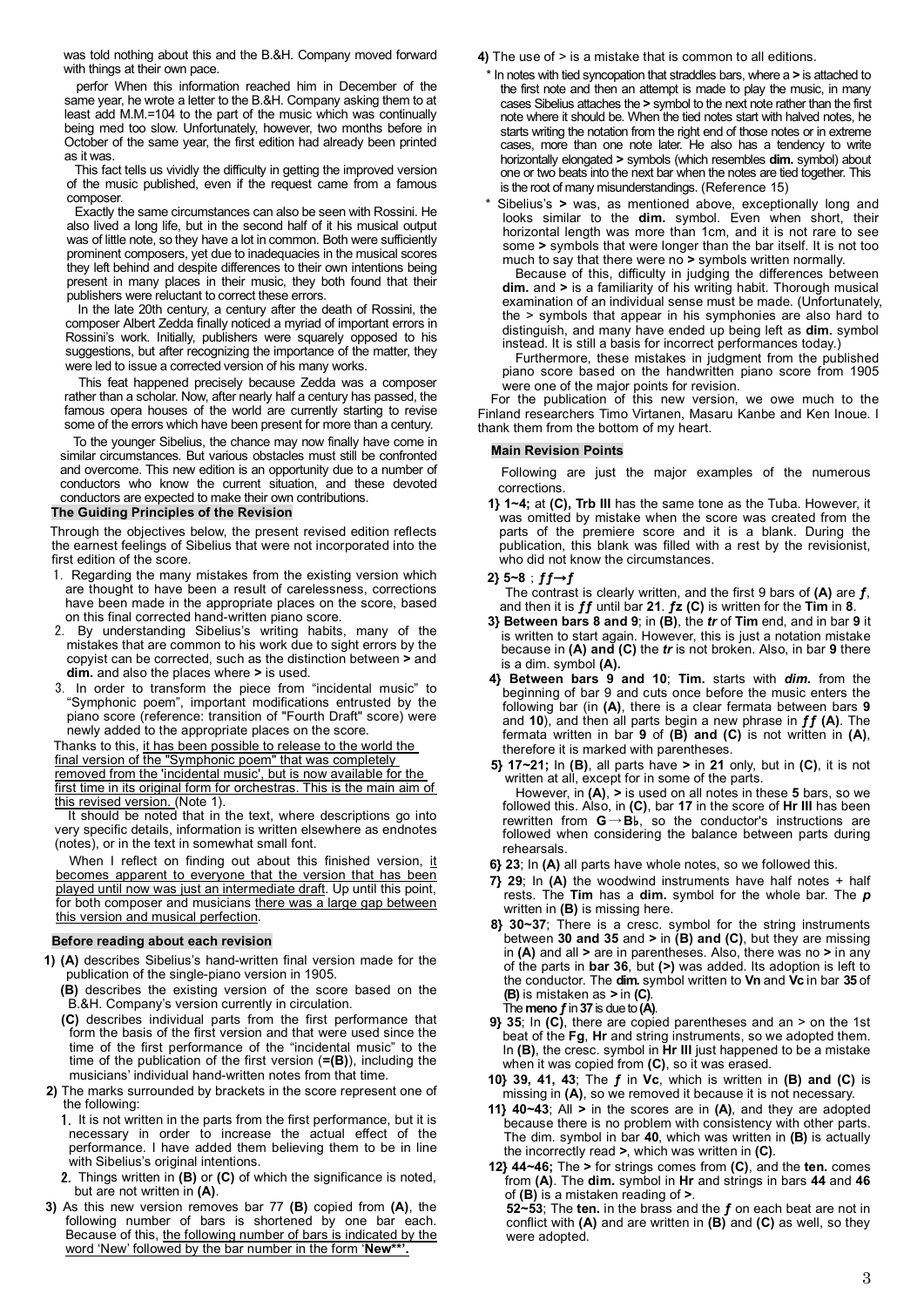The **ten.** in the strings in bar **54** of **(B)** is missing in **(A) and (C),** therefore it was a mistake and it was erased.

Note that in the entire piece, when the wavy lines on the *tr* in **Tim** are broken, it means an attack on the next beat (bar).

**13} 46~57**; In this new edition, we adopted the dynamics and **espr.** symbols in **(C)**. That is because unlike the existing version **(B)**, we understood Sibelius's intention at the time of the premiere.

Considering **(C)**, we believe that the intention of the **cresc.** symbols in bars **46** and **54** in the **Cl** and **54** in the **Ob** in the original is to focus on the new phrase in the **Ob** and **Cl** and to swap the previous phrase while the other parts complete it by **dim.**, and to replay it **espr.** from the following bar.

Also, the expression marks in **46~49** and **54~57** look the same, but the position of the symbol for dim., **espr.** and the way the phrasing slur is placed are different. It depends on the conductor whether to use the final version **(A)**, which does not include detailed instructions, or **(C)**, which includes more detailed instructions, to express such subtle differences.

**14} 55~61**; In **(C)** and **(B)**, symbols for **cresc.,** dim., cresc., dim., and again **cresc** are clearly marked in each bar after **55**. Indeed, it was performed like that at the time of the first version. However, in the final version **(A)**, all those dynamics were removed and naturally, it was changed to one large phrase.

Regardless that the changes in dynamics written in **(C)** and **(B)** can be expressed well when using the piano score **(A)**, the meaning of removing them from the final score **(A)** to configure a large phrase is significant.

**15} 62~73**; **\***Correction of errors in the score We have given these examples several times:

1. > is read as the dim. symbol by mistake

2. Unaware of the way Sibelius wrote **>** (he often wrote **>** to the right of the actual notes) **>** was placed on different notes. (See the examples in the hand-written score written at the bottom of the page with the color chronological table).

Most of these mistakes occurred when the copyists were copying the part scores for the premiere **(C)** and then they were taken over to **(B)**. As a result, dynamics symbols which were quite different from what Sibelius intended remained in the score until today.

There are **>** on the second beat of **63** and **67** in **(B)** and **(C)**, but they are just a typical example of misreading

Usually, when long notes are linked with a tie across the bar and the first note is performed with **>**, the **>** is placed above (or below) the first note.

However, as in this example and for the same purpose, Sibelius had a habit of placing long and narrow **>** on the very right side of the note where it was supposed to be placed originally, or a long **>** similar to *dim.* on the **first** ~ **second beat** of the following bar. This was his unique style of writing **>** at the beginning of the first long note.

However, in many cases it has been misunderstood and the copyists placed **>** 1 or 2 beats after the original place, or the *dim.*  symbol.

**\***Idea for the performance, in order to express Sibelius's intentions.

In the new edition, all placements of the **>** have been corrected, but some new ideas may be needed in order to accurately represent Sibelius' intentions during performance.

Following Sibelius's true intentions, this time we have shown the difference between the clear dynamics that Sibelius intended by the new **>** on the half notes at the beginning of the ties in bars **62** and **66**, and on the contrary, the **>** which until now were placed on the half notes of the following bar by mistake have been erased for the first time.

The idea is that usually, the half notes at the beginning of the ties are played with a down-bow, and the half notes in the following bar, whose **>** were erased, are played softly with up-bow.

However, with this bowing, if you try to play softly, the note on the following beat is played again strongly with a down-bow, the bow has to be returned with up-bow in one stroke from the tip to the frog. Therefore, these half notes become strong, and the dynamics may reverse.

The only way to prevent this is to play the half notes with **>** at the beginning of the ties in bars 62 and 66 strongly with a down-bow, and to continue playing the next half notes with a down-bow from the position of the bow which you have finished playing (i.e. the tip of the bow) without returning the bow.

With this method, the half notes will become soft and clear and a clear dynamic contrast will be obtained. We do not see another way to properly represent the differences between the dynamics intended by Sibelius.

In order to indicate this method in the score, the symbol for down-bow and punta d'arco (on the tip of bow) are enclosed in

parentheses on the second beat of bars **63** and **67**, and another dotted tie indicating that the bow should not be returned to the frog was added in parentheses. This is the desperate idea of a conductor struggling in this field.

In addition, the dynamics symbols on the **second beat** of bar **62**, which were placed inconsistently for each string instrument in **(C)**, were copied from **(A)** and became **ƒ** and **>**. Similarly, **più ƒ** and **>** on the **second beat** of bar **66**, and **ƒƒz** and **>** on the second beat of bar **70** were copied from **(A)** to all parts. Also, in order to convey Sibelius's intention without misunderstanding, **ƒ**, which had been omitted, was added to all parts in bars **64** and **65**, and **piu** was added in parentheses to the **ƒ** in bars **68** and **69**, just in case.

**16} 74~81** (Existing version); Among all modified places in the new version, this place has especially great significance.

The process and changes in the newest version of the "Symphonic poem", which Sibelius showed in (A), are already described in detail in paragraph 1 in the "Fourth Draft". In addition to those, here we are giving additional descriptions of the corrected sections based on other evidence.

Initially, in these 8 bars, the low instruments played **ƒ**. There were instructions added during practice and the **cresc.** symbol was written for 4 bars from the fifth bar by each player. Also, there was a dim. symbol from the third or fourth bar toward the fifth bar, and **mƒ** in the fifth bar to decrease the dynamics.

The proof of the fact that they were made during rehearsals are the different handwritings present in each part, the presence or absence of symbols for **dim.**, bars where they begin vary, and the difference in the written contents due to each player's understanding, etc.

The **cresc.** should start after a gradual attenuating of the dynamics in order to increase the performance effect of the second half.

Writing these dynamics is highly effective for enhancing the performance effect and they were adopted in this new version because they also reflect Sibelius's will. From the new **78**, the following two points, i.e. "spread the range width rapidly in octaves which begin from extremely low bass" and "play with maximum" **cresc.** effect", were indicated for the first time in **(A)** as innovative efforts and important means in order to modify the "Symphonic poem".

1. In **78,** the **Cb** only takes the low tones that the **Vc** cannot play.

2. In order to further increase the timbre and sound intensity, 2 bars after that I added **Va**, which did not exist in either **(B) nor (C)** by my judgment.

This significantly increased the range width and I believe the effect in **(A)** has been expressed as Sibelius intended.

Adoption of this means is left to the conductor's discretion after full understanding of the author's intention. (For conductors who prefer the version with bracketed notes, they are also included as small bracketed notes in each part.)

As incidental music **(C)**, may be in relationship with the play, the music between the new bars **80** and **81** was performed without break. In **(A)**, the pedal at the end of the new bar **80** is off so that the sound may break once, and this is one of the highlights in the innovation of the "Symphonic poem". In order to employ this effect in performance, (') is added between the new bars **80** and **81** in the new version.

With this treatment, the new bar **81**, which was not important in the "incidental music", became the beginning of a new phrase (introduction phrase), using the one from the premiere as "incidental music" before the revision in a lively **Allegro moderato**, and with this tempo the new phrase began effectively. In **(C)**, on the last **♪** of bar **74** of **Tim.** there is **ƒz**.

In bar **78**, considering the balance with **Cb**, I chose *(mp)* for **Fg, Tuba, Tim.**

**17} New 81~93**; Presence and position of slurs, symbols for **cresc.**, erasure of **piu** in **piuƒ**, and presence of **ƒz** and **ten.** were corrected in accordance with **(A)**.

Also, due to a mistake in the number of bars when copying the **Tim.** part for the premiere, in the current edition **(B)**, the new bar **88** (rehearsal number**E**) in the **Tim.** part has only been shifted forward by 1 bar.

Naturally, the score reproduced from the Tim. part has also been shifted. It became a good score, which makes sense, after the corrections in the new bars **88, 89, 92, 93**, as well as in dynamics directions.

**18} New 94~97;** The **Tim.** which are playing alone until the first beat of **New 93~94** have been made **dim.** and on the first beat of **94** play *p*. Also, all parts starting from the **second beat** start in *p*. In **(A)**, there is **>** instead of **ƒz** on the **second beat** of the new **94**. However, it is quite difficult to make an effective **cresc. molto** during 4 bars, as requested in the score, when they begin with **>** or **(ƒz)** in *p*. Therefore, I shifted the beginning of **cresc.** one bar to the right.

**M.M=104**, which was written in the new **94,** is a mistake of the new **131**.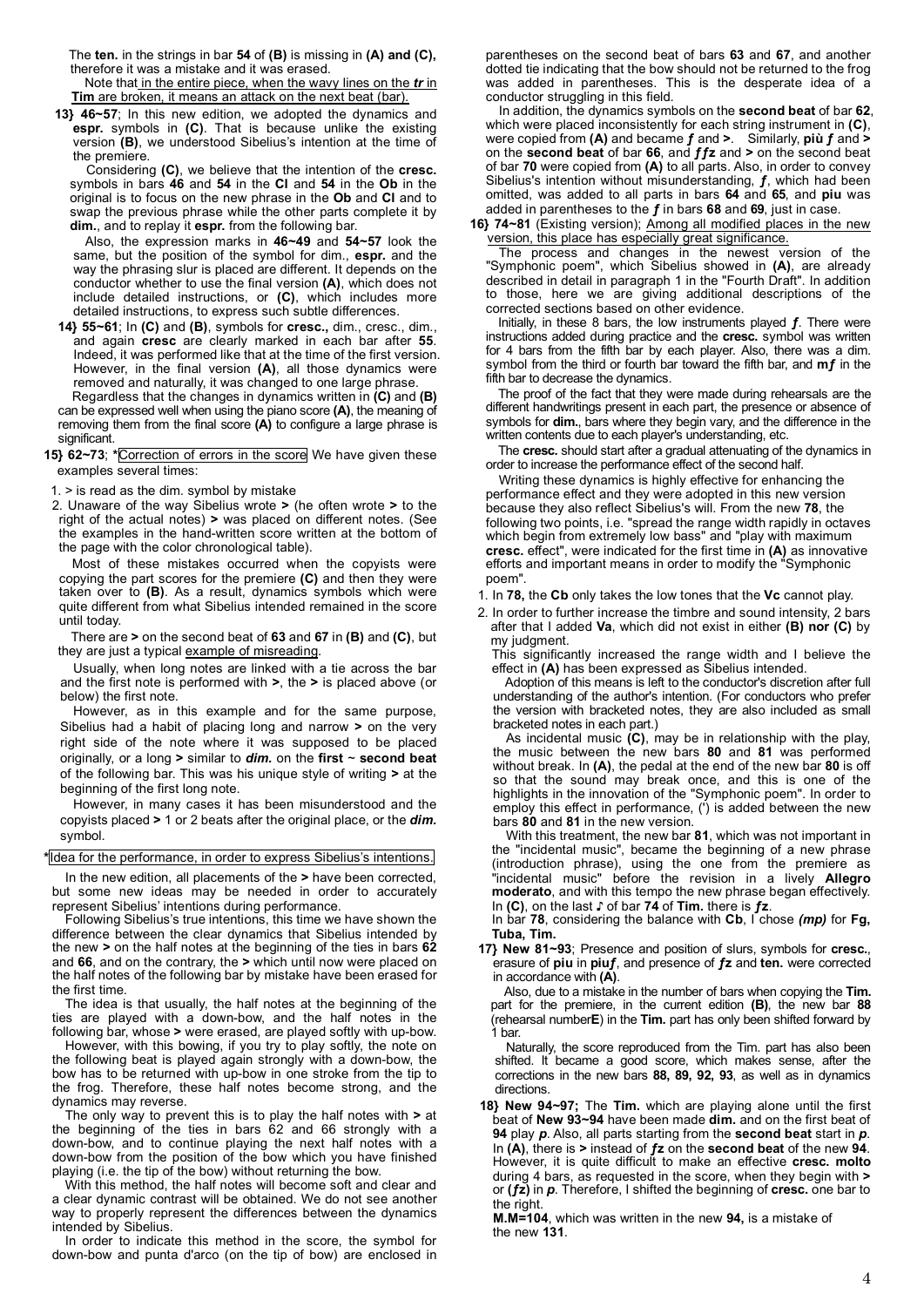- **19} New 98~105, 110**; The **third** and **fourth** beats in **Vn, Va** in bars **98, 102**, and **110** were corrected based on **(A)**. All unifications and changes related to the presence of other slurs, dynamics changes,**>** and **ten.**, as well as the **third** beat of the **Fl** in **99** were done following the theoretical consistence of **(A)**.
- **20} New 106~119**; In the new **106** in **(A)**, there is a handwritten **marcattisimo**. In **(A)**, all other symbols for **cresc.** and dynamics changes are present consistently, so the **Vc** and **Cb** in the new **109** follow the ideas of **(A)**. Notes, etc. were added and major changes were made following **(A)**, in order to unify the phrasing of **Vn** from the **third** beat in the new **110** to the **first** beat of **111** and the phrasing of **Vn, Va, Vc, and Fl** from the new **111** to **113**. There are big differences between it and **(B) and (C)**, but priority was given to the 'final decision' of Sibelius.
- **21} New 107**; The note played by **Cb** in this bar is undoubtedly **C**. Some conductors instruct them to play **H**, which is the same as **Vc**, because **C** conflicts with **H** and it is a mistake. However, in **(A)**, **C** and **H** are written together on the left hand many times, and now it is **C** in all materials.
- **22} New 114~119**; **>** is added on the first weak beat of the syncopation in **Vn, Va, Tr** in **(A)**.
- **23} New 116;** The pitch of the last ♪ in **Tr** Ⅲ, the note **As (B) and (C)** is incorrect. **G (A)** is correct.
- **24} New 123;** The intention shown in **(A)** was selected (the first time uses **cresc.** from the **third beat** and returns to the new **98**, and when going to new **124** after the repetition, uses **dim.** from the **third beat**). Therefore, following **(A)**, it was divided into 1st and 2nd Volta.
- **25} New 126**; In **(C)**, **Tr, Trb** start from this bar in *p* and have **cresc.** It is written that the strings and other parts that continue **cresc.** from the previous bar must have already reached **ƒ** at that time and should continue the **cresc.** However, in **(A)**, the dynamic until the previous bar is **molto cresc.** and once it has reached the peak **ƒz**, it drops immediately to **meno ƒ** and escalates to a maximum **cresc**.

In this new edition, which synthesizes them, the former starts in *p* as written in **(C)**, and the latter is tailored to the dynamics of **(A)**.

- **26} New 128**; **ƒƒƒ** was adopted in accordance with **(A)** and **meno moderato** was adopted in accordance with **(C)**.
- **27} New 131~177**; In 1930, in a letter to B.&H., Sibelius sent a request to add **M.M=104** in the margin on 131 of the score, so that the hymn does not get too slow. As I already mentioned in the field regarding the current state, as a result, it was not adopted at the time. Yet, in the edition on the market today it has been written by mistake in 94.

Also, in accordance with **(A)**, **131** *m***ƒ**⇒*p*, new **140**⇒*m***ƒ**, new **148**⇒**ƒ**, new**152**⇒**ƒ**, and other staccato, tenuto, slurs, symbols for **cresc.** and **dim.**, are present and as a result of following Sibelius's final intention **(A)** we have a very consistent tune. **Poco Allegro** follows **(C)**.

**28} New 155~**; The second phrase in the strings and **Cl, Fg** in **(A)** is **forte assai**, and compared to the first phrase, which is performed beautifully and cantabile, it transcends the changes in the poor dynamics. To show a contrast along with the accompaniment, it has been changed to powerful **forte**, which appeals to the freedom and patriotism of Finnish people. As a result, in **(C)**, *pp* in the big drum was changed to *mp*.

In this version, however, taking into account the effect of the orchestra, it is marked as *mƒ*.

As for the choral, it is advisable to determine whether the dynamics in 1st and 2nd volta should be the same, as well as the dynamics of the strings.

In the new **154**, in order to increase the performance effect, cresc., like in the **Cb**, was added to **Vn II** and **Va (C).**

This is not Sibelius's instruction, but please note that the slur for bowing in **Vn I** and **Vc** from the new **155 (B)**, has significant meaning for the performers and music, so it was left in parentheses.

- **29} New 146 - Woodwinds, New 170 - Vn I** and **Vc**; There are **dim.** symbols written in **(A)**, and cresc. symbols written in **(B) and (C)** (instructions by the conductor during rehearsals). Neither of them can be ignored, so two conflicting symbols are placed as they are deliberately, and the final decision is in the hands of the conductor when building the phrase.
- **30} New 173**; The quarter note **G** on the **fourth** beat in **Va** is actually an eighth note on the **fourth** weak beat, the same as **165 (A)**.
- **31} New 178~181**; Dynamics changes every **2 bars** basically follow the idea of **(C)**, and the other parts also are analogous thereto. In other words, I have placed **piùƒ** in **180**. In **(A)**, the other parts that begin from **181** have **ƒ**, and in **(C)** they have **ƒƒ**. This meaning is scarce, so in order to have consistency, I changed it to **piùƒ**.

Also, the **Ob, Cl, Vn I** parts in the new **178** are changed following **(A)**. A whole note is added as a final note and **>** is

added, the same as in **177**. The whole note in **Vn II** is divided into 1/16 notes the same as in the previous bar, and **>** is added similarly to the other parts. Following **(C)**, I added **ten.** to the **Fg** and **Tuba**.

- **32} New 181, 182**; The rhythm and tune changes in the **Fl, Ob, Cl** are based on **(A).**
- **33} New 182**~**185**; The strings here and the brass after new **183** are corrected in the same manner as new **110~114 (A)**. However, after the **ƒƒ** in **183** comes *ƒ*, not **mƒ**.
- **34} 186~**; Dynamics at the beginning of new **186** is *mƒ*, and after that all parts have **cresc. (A)**. The **>** in new **186~** in **Vn, Va** and in all parts in new **191, 192** and the dim. in the **Tim.** in new **188** is based on **(A)**.

**35} New 196~198**; The rhythm changes in **Fl, Ob, Cl, Vn, Va** are based on **(A)**. The **fourth** beats in **Tr** and **Trb** are **ƒƒz**.

**36} New 199, 200**; **There is a significant correction based on (A)**. See (Note 5)

**37} New 201**; According to **(C)**, initially, the half notes in the wind instruments in this bars were in **ƒƒ**. But during rehearsals, in order to make the syncopation in the strings more conspicuous, dim. symbol and **p** were added after that *ƒƒ*.

Originally, these corrections must have been utilized properly in the first edition **(B)**, because it was created by copying the parts. However, for some reason, there is neither **ff** nor dim. on the first beat. There is only *p* **(B)**.

From various materials, it is obvious that this was not Sibelius's intention.

Also, in the piano version **(A)**, the whole notes are in **ƒƒ**, which seems to be the best from a musical point of view, but considering the corrections in the balance between the strings in the orchestra version **(C)**, this version was adopted because it demonstrates Sibelius's real intention.

**38} New 202~**; As was already mentioned in section 4 of the **"Fourth Draft"**, as a result of changing the tempo to **Pesante**, the music in the coda has become 3 or 4 times slower and heavier than the Paris Expo version, and it has become a hymn which is rounded out with an imposing profoundness.

Although he made the tempo of the hymn twice slower (quarter notes→half notes) when he revised the 2nd draft to make the 3rd draft (current edition), he could not throw away the syncopation, which the stringed instruments play continuously, and performed it with 'the same sound, pitch, and tempo' as it was.

However, in the "Fourth Draft", when the music is played in Pesante, his favored distinctive syncopated accompaniment inevitably gets slower and heavier, and the flavor of the accompaniment is lost completely.

So, in order to achieve his new hope to 'perform the theme of the hymn with imposing profoundness in **Pesante**' as well as to present his adherence to 'continuous syncopated accompaniment, which is full of unique tension' that he carried from the very beginning, he **"halved the note units** (1/4 notes→1/8 notes, 1/8 notes→1/16 notes).**"**

Through this, despite the basic tempo which has become heavier and slower, the accompaniment tempo is similar or has become somewhat faster than before, and as a result, the feeling of tension is higher. With this imposing and dignified tempo, it concludes with a loud voice celebrating independent Finland.

On the other hand, significant differences may occur between the syncopation before the bar with **Pesante** (new 201) and after the basic tempo becomes slow by **Pesante**, as well as between the tempo and the syncopation after reducing the length of the above-mentioned notes to half. Also, it depends a lot on the tempo which the conductor chooses for **Pesante**, so infinite varieties of possible tempos may be expected.

Therefore, if you have performed it with the former score, on the first beat of the new 202 **(Pesante)**, an unexpected collision in the syncopation is inevitable due to the two different tempos. In order to avoid this moment of unnatural and unmusical tempo fall, the first and second beat in the strings in this bars is changed to tremolo, as in the piano version, to serve as a metrical buffer for this change.

The tempo fall is absorbed during the tremolo and from the third beat of this bar, the new syncopation takes over the advantages of accompaniment of the second and third draft as they are, making it possible to seamlessly enter into the new tempo **Pesante**.

Depending on the conductor, following the instructions of Pesante, it is very likely the tempo of the hymn will become twice as slow, similar to the revisions from the second to the third draft. In that case, it may be a good idea to change the unit of note syncopation from the first beat rather than the above-mentioned third beat. Therefore, I wrote 2 versions in the score and parts, which the conductor can choose from as **ossia** (or).

In addition, in order to produce an imposing theme effect even in a slow tempo, cymbals were added to the backbeat of the music in